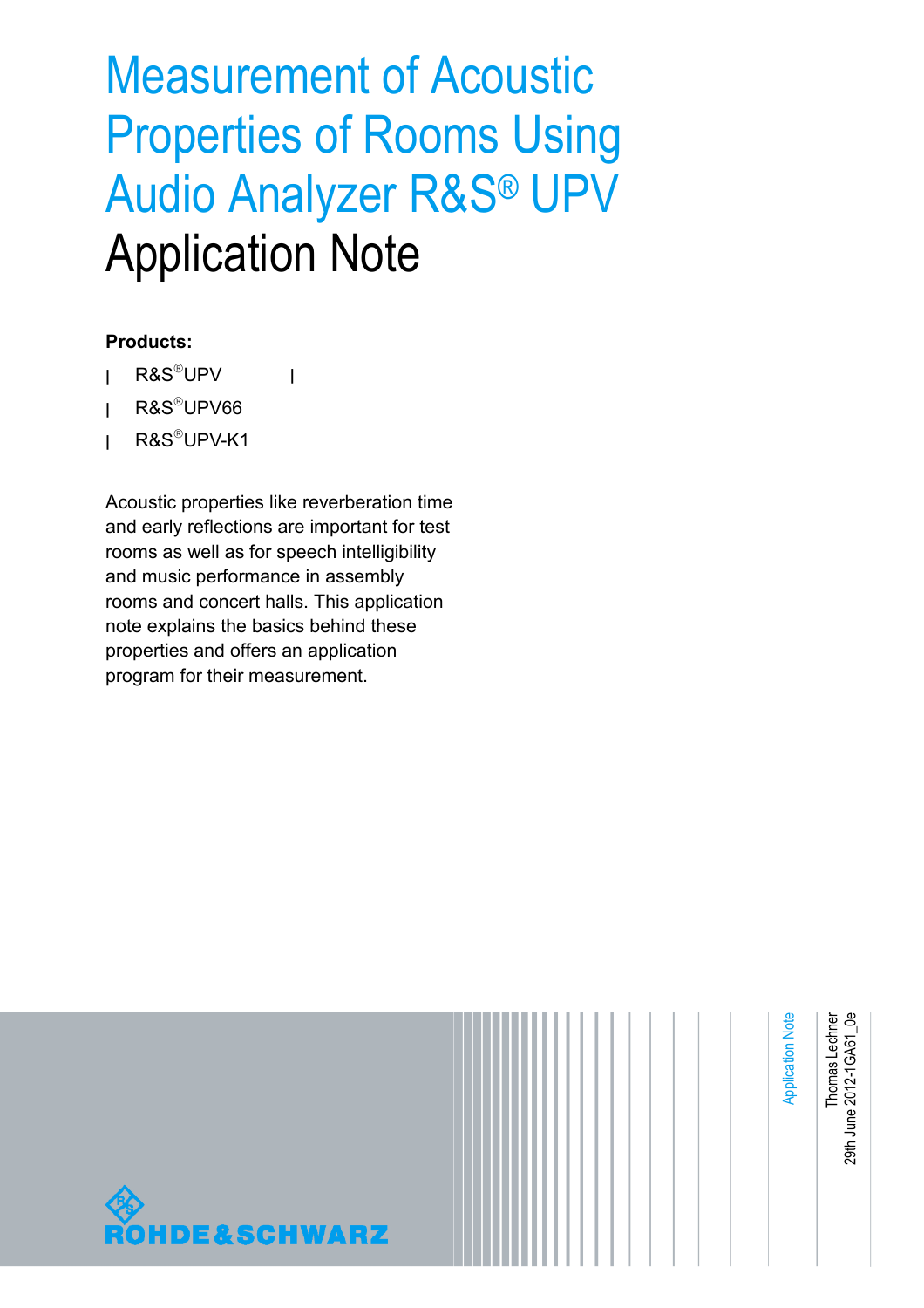## **Table of Contents**

| 1            | Sound Propagation and Room Acoustics 4 |  |
|--------------|----------------------------------------|--|
| 1.1          |                                        |  |
| 1.1.1        |                                        |  |
| 1.1.2        |                                        |  |
| 1.1.3        |                                        |  |
| 1.1.4        |                                        |  |
| 1.2          |                                        |  |
| 1.2.1        |                                        |  |
| 1.2.2        |                                        |  |
| 1.2.3        |                                        |  |
| 1.3          |                                        |  |
| 1.4          |                                        |  |
| 1.4.1        |                                        |  |
| 1.4.2        |                                        |  |
| 1.4.3        |                                        |  |
| $\mathbf{2}$ |                                        |  |
| 2.1          |                                        |  |
| 2.2          |                                        |  |
|              |                                        |  |
| 2.3          |                                        |  |
| 3            |                                        |  |
| 3.1          |                                        |  |
| 3.1.1        |                                        |  |
| 3.1.2        |                                        |  |
| 3.1.3        |                                        |  |
| 3.2          |                                        |  |
| 3.2.1        |                                        |  |
| 3.2.2        |                                        |  |
| 3.2.3        |                                        |  |
| 3.3          |                                        |  |
| 3.4          |                                        |  |
| 3.4.1        |                                        |  |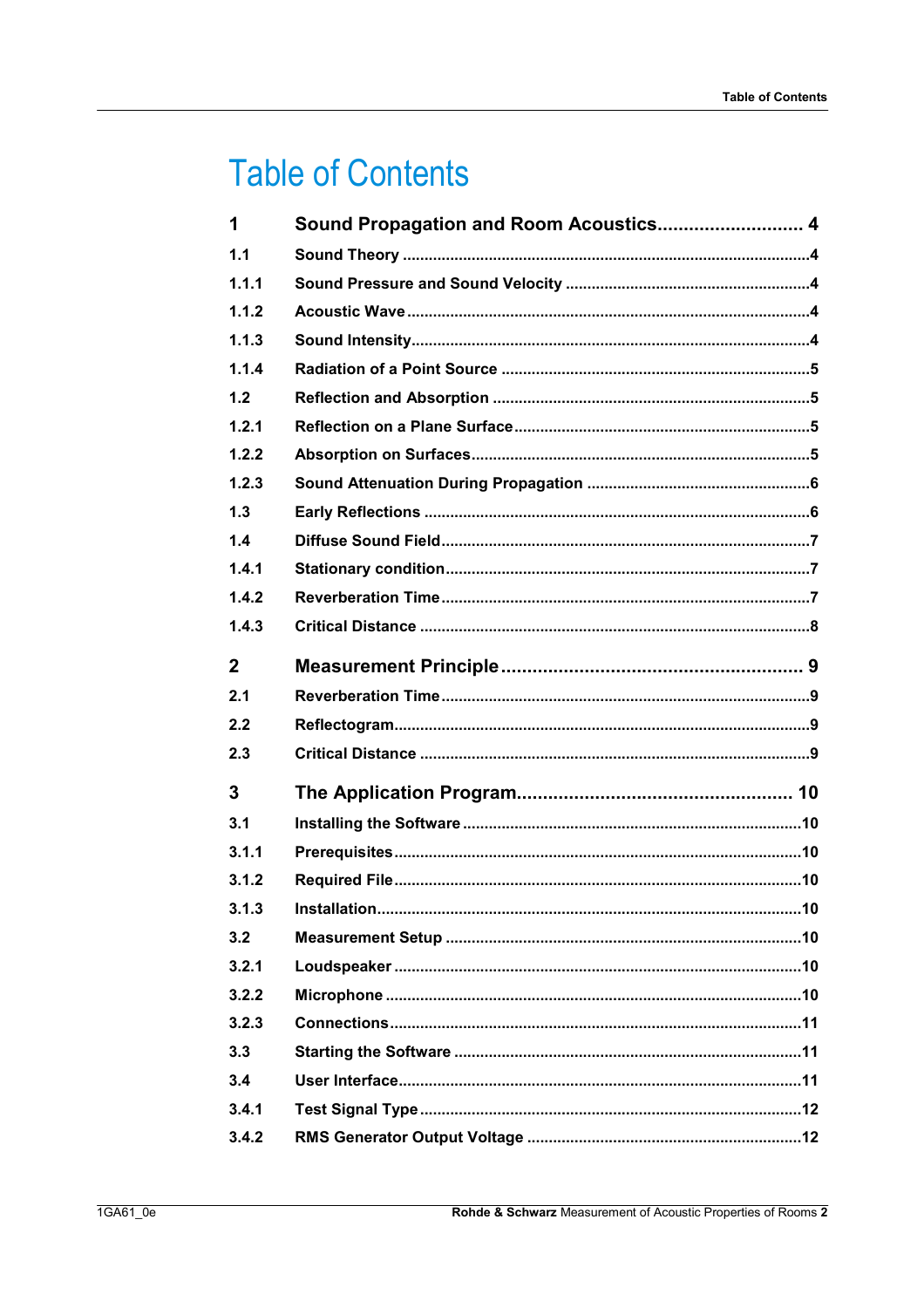| 3.4.3  |                                                       |  |
|--------|-------------------------------------------------------|--|
| 3.4.4  |                                                       |  |
| 3.4.5  |                                                       |  |
| 3.4.6  |                                                       |  |
| 3.4.7  |                                                       |  |
| 3.4.8  |                                                       |  |
| 3.4.9  |                                                       |  |
| 3.4.10 |                                                       |  |
| 3.4.11 | Minimize during Measurement and / or when Completed13 |  |
| 3.5    |                                                       |  |
| 3.6    |                                                       |  |
| 3.6.1  |                                                       |  |
| 3.6.2  |                                                       |  |
| 3.6.3  |                                                       |  |
| 4      |                                                       |  |
| 5      |                                                       |  |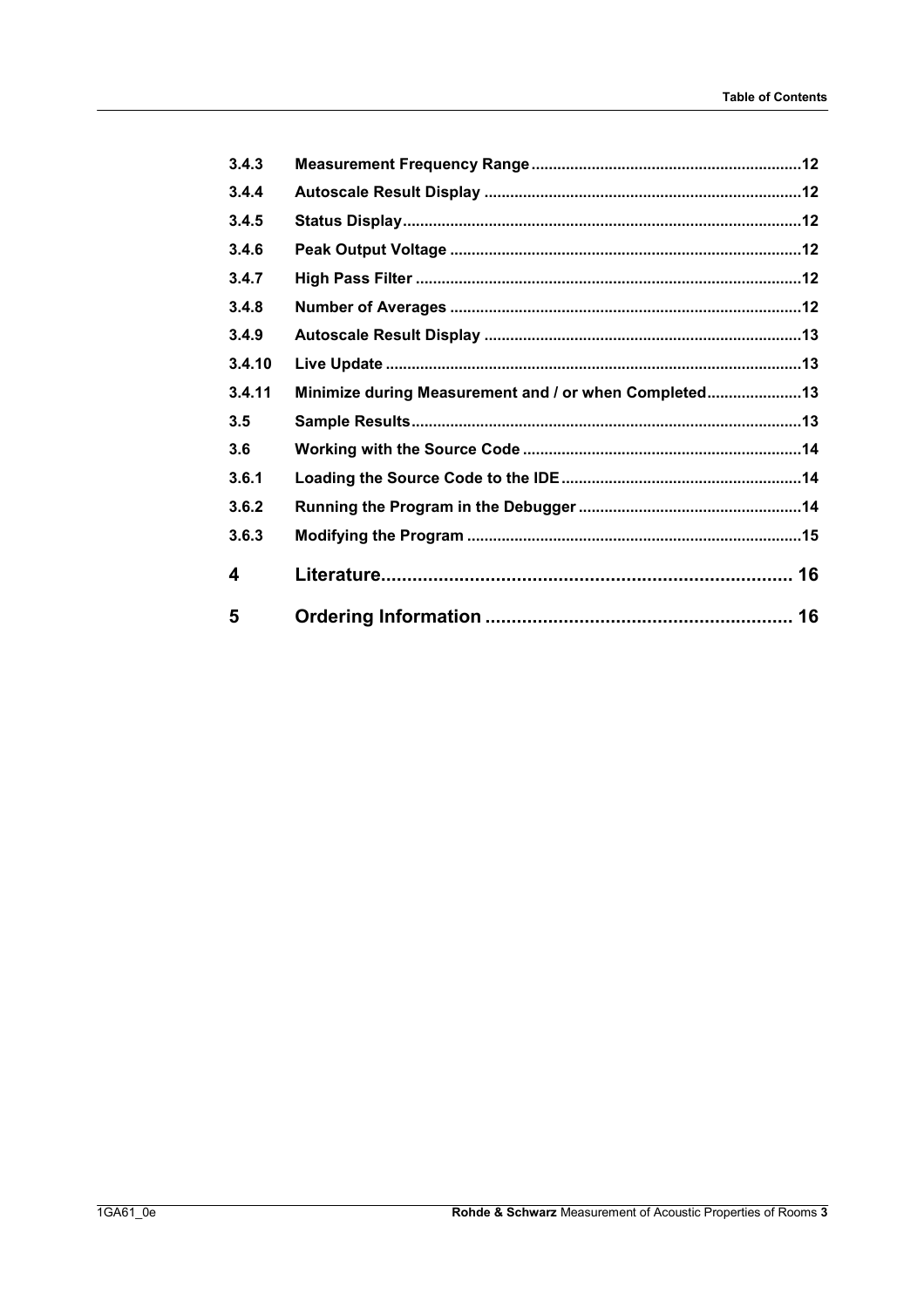Sound Theory

## 1 Sound Propagation and Room Acoustics

## **1.1 Sound Theory**

#### **1.1.1 Sound Pressure and Sound Velocity**

Sound can be viewed as the AC component of air pressure. For example for a sine tone, the air pressure can be described as

$$
p(t) = p_0 + \hat{p} * \sin(2 * \pi * f * t)
$$

Where  $\,p_{_0}$  is the static atmospheric pressure and  $\,\hat{p}\,$  is the amplitude of the sound pressure.

According to the physical laws for gases, changes in the air pressure are associated with changes in the mass density. A change in mass density is associated with a movement of air. The speed of air particles caused by the changing air pressure is called particle velocity  $v(t)$ 

#### **1.1.2 Acoustic Wave**

Since the compliance and mass of the gas introduce a phase shift on the sound pressure and velocity with increasing distance from a sound source, the sound propagates as a wave. At a fixed point in time, the phase of the sound depends on the distance from the sound source. The distance which corresponds to a phase shift of  $2 * \pi$  is called wavelength  $\lambda$ . The speed  $c$  with which the wave propagates is called sound velocity.

 $c = \lambda * f$ 

The sound velocity should not be confused with the particle velocity. With usual sound levels, the particle velocity is much smaller than the sound velocity.

The ratio between sound pressure and sound velocity is called specific acoustic impedance. It depends on the physical properties of the gas and on the shape of the propagating wave which in turn depends on the shape and type of the sound source. For example, a large moving diaphragm causes a plane wave at least for higher frequencies and in the vicinity of the diaphragm. A small opening can cause a spherical or semi-spherical wave, depending on whether it is in more or less free space or on a hard wall.

#### **1.1.3 Sound Intensity**

The power which is transported by an acoustic wave per unit area is called sound intensity *I*. The sound intensity can be calculated from the RMS values of sound pressure and particle velocity as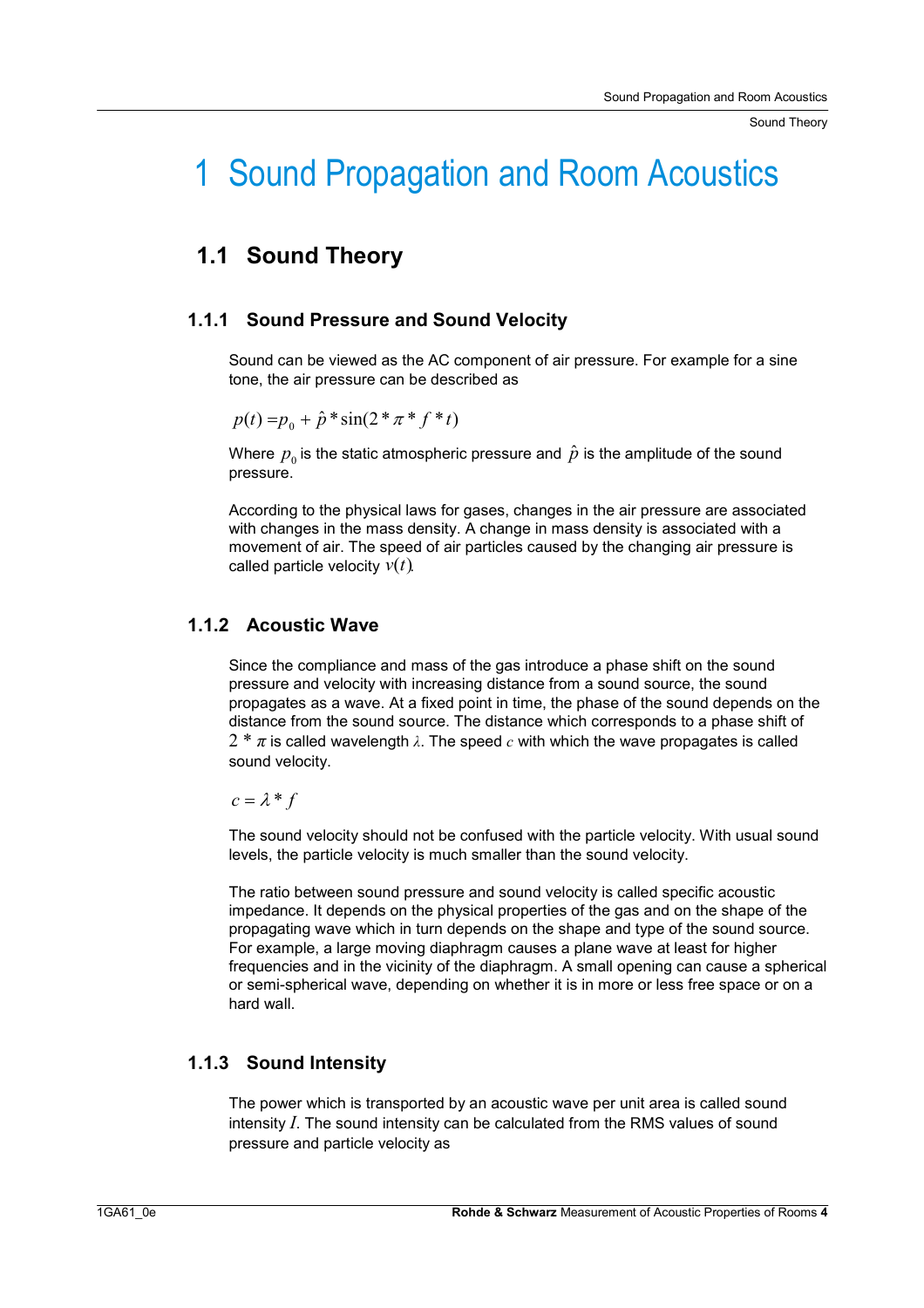Reflection and Absorption

 $I = \widetilde{p} * \widetilde{v}$ 

#### **1.1.4 Radiation of a Point Source**

If the dimensions of a sound source are small compared to the wavelength and there are no obstacles around, the sound propagates as a spherical wave in all directions. Under the condition that the losses in the sound propagation can be neglected, all spherical shells around the sound source are penetrated by the same amount of power: the radiated power of the source. As the surface of the spherical shells is proportional to the square of their radius, the sound intensity decays with the square of the radius:

$$
I \sim \frac{1}{r^2}
$$

The sound pressure is approximately inversely proportional to the distance form the sound source:

$$
\widetilde{p} \sim \frac{1}{r}
$$

## **1.2 Reflection and Absorption**

#### **1.2.1 Reflection on a Plane Surface**

If an acoustic wave hits a hard flat surface, it is reflected back into the room due to the large difference in the acoustic impedance between the air and the material of the hard surface. Just like in optics, the trajectory of the reflected wave lies in the same plane as the trajectory of the incident wave and the surface normal. The angle between the trajectory of the reflected wave and the surface is the same as the angle between the trajectory of the incident wave and the surface.

#### **1.2.2 Absorption on Surfaces**

Real surfaces absorb a portion of the energy of the incident sound wave. Absorption is usually depending on the frequency. The absorption coefficient is the ratio between the intensity  $I_i$  of the incident wave and the intensity difference between incident and reflected wave:

$$
\alpha = \frac{(I_i - I_r)}{I_i}
$$

An open window in a room has more or less 100% absorption ( $\alpha =$  1) at least for frequencies where the wavelength is small compared to the dimensions of the window.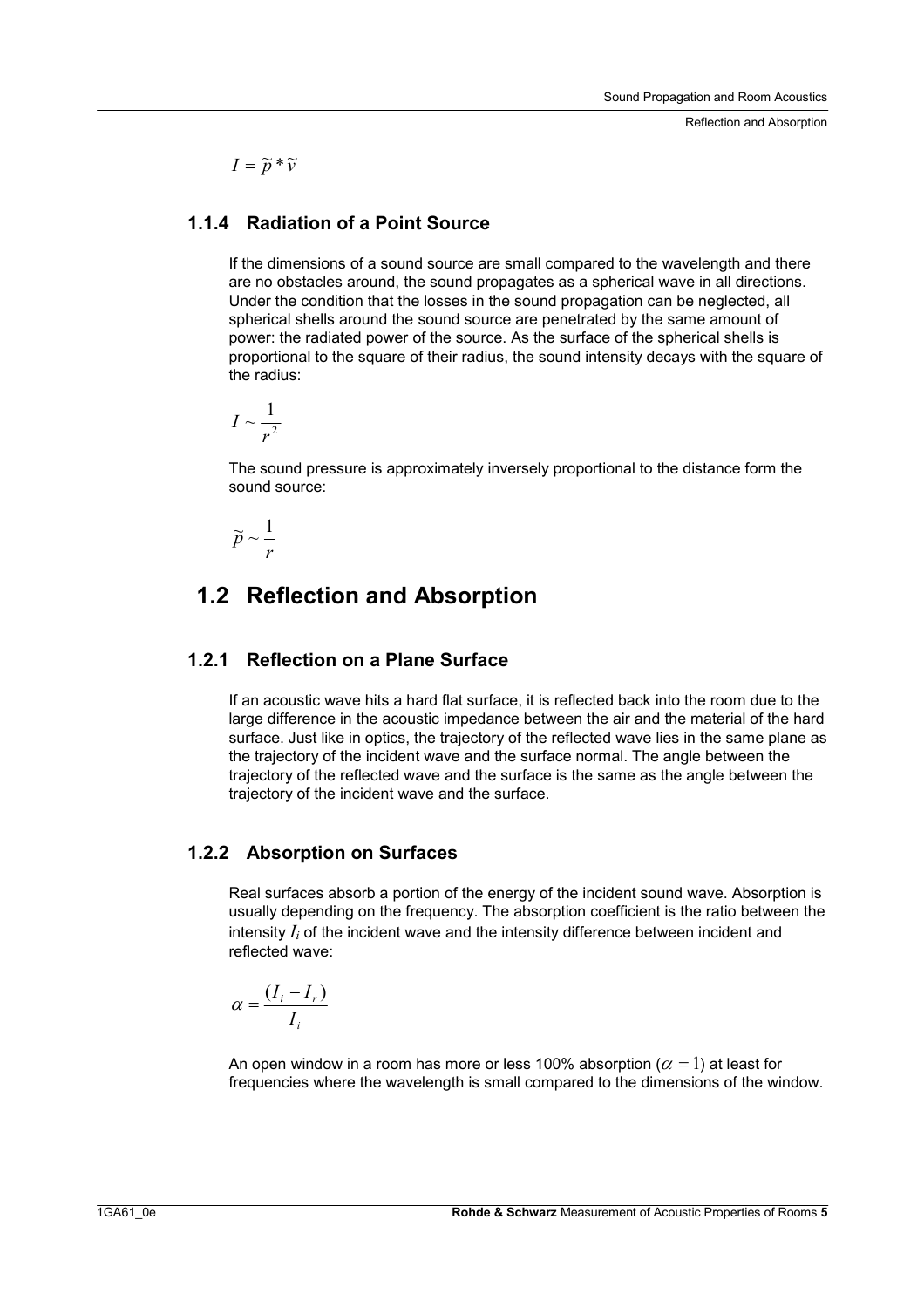Fabric absorbs acoustic energy due to the sound velocity which moves filaments in the fabric. As the particle velocity is zero on the surface of a hard wall, fabric mounted on hard walls absorb only high frequencies where a quarter wavelength is within the fabric layer, because sound velocity reaches a maximum at a quarter wavelength distance from the hard surface. Absorption of fabric layers can be extended to lower frequencies if the fabric is mounted in a distance from the hard reflecting wall. For example a curtain hanging in plaits at a certain distance from a wall or window glass can act as absorber for medium and high frequencies.

Low frequencies can best be absorbed by resonance absorbers. One form of resonance absorbers are wooden panels mounted in a distance from the hard surface of the wall. They resonate at a frequency determined by there mass and by the stiffness of the suspension and the air layer between panel and wall. Another form of resonant absorbers are Helmholtz resonators which consist of the stiffness of air in a cavity and the mass of air in one or more opening(s) from this cavity to open air. Such a construction can be found in perforated panel mounted in a certain distance in front of a wall.

#### **1.2.3 Sound Attenuation During Propagation**

Sound propagation in gases is not entirely lossless. Depending on the size of a room, dissipation of acoustic energy during propagation may have an influence on the diffuse sound field and therefore on the reverberation time. The dissipation is linked to sound velocity. Therefore it is higher for high frequencies than for low frequencies.

 $\alpha$ , denotes the attenuation of acoustic waves per traveled distance in dB/m. It depends on the frequency and on properties of the medium like humidity.

## **1.3 Early Reflections**

A sound impulse starts from a sound source traveling at equal speed in all directions. In different distance from the sound source at different directions, the impulse hits a hard surface of a wall or other obstacle in the room and is reflected. At a certain point of observation, the direct sound traveling the shortest distance from the source to the point of observation arrives first. One after the other, reflections arrive from different directions, delayed according to the additional distance the impulse had to travel due to its detour. If the sound intensity at the point of observation is plotted over time, a socalled reflectogram is obtained.

The pattern of reflections arriving at a certain point of observation in the room depends on the position of the sound source as well as on the point of observation. The reflectogram should be investigated for a certain sound path, e.g. from one musician's place to another musician's place to find our how well they can hear each other's performance, or from a musician's place to the place of the conductor or to a place in the audience.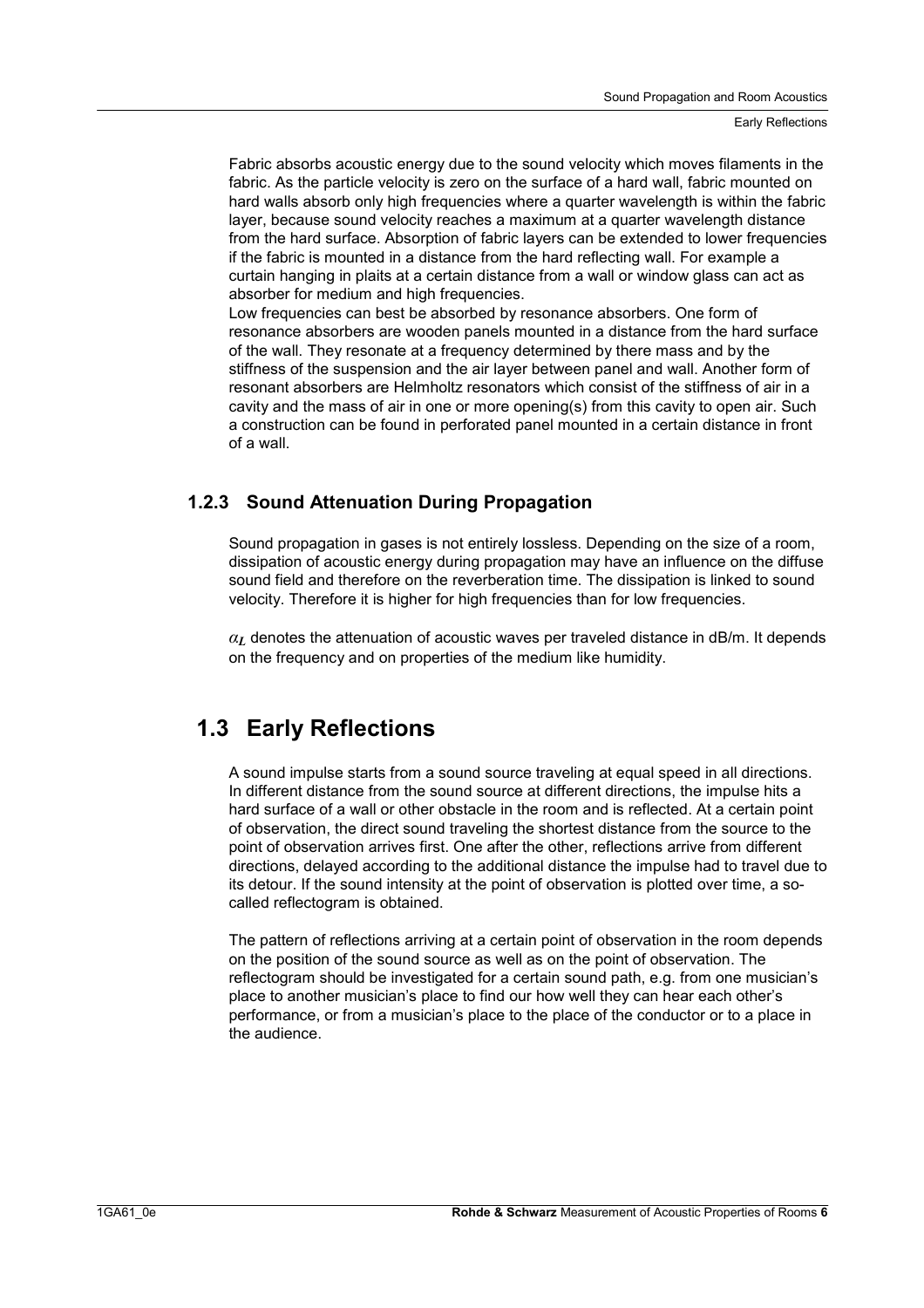For a good common music performance it is important that the reflectogram from one musician's place to another's should have as much energy as possible as early as possible. For a good impression of a music performance in the audience it is more important to have energy evenly distributed over time to a large number of reflections, as opposed to a few prominent reflections.

### **1.4 Diffuse Sound Field**

#### **1.4.1 Stationary condition**

When the source starts radiating sound, the acoustic wave will propagate across the room, get reflected at boundary areas with a certain absorption, and the reflected waves will be reflected again, with the amplitude decreasing with each reflection. After a certain time the room will be flooded with sound incident from random directions at any point in the room after multiple reflections. In the stationary state a level of the diffuse field will be reached where the total power absorbed at the boundary areas and dissipated during propagation equals the sound power radiated by the sound source.

#### **1.4.2 Reverberation Time**

When the diffuse sound field is in a stationary state, and the sound source is switched off, the total acoustic energy in the room decays by absorption at boundary layers and dissipation during propagation. The absolute value of lost power, which represents the change of energy in the sound field per time unit, is proportional to the energy present in the sound field. This leads to a simple differential equation. The solution of the differential equation is an exponential decay of the energy which is equivalent to an exponential decay of sound energy and sound pressure and a linear decay of sound pressure level.

The reverberation time is defined as the time in which the sound pressure level of the diffuse sound field decays by 60 dB. Due to the linear decay of the sound pressure level, the reverberation time is independent of the absolute level.

With *V* being the volume of a room, *S* its surface area,  $\bar{\alpha}$  the average absorption coefficient of the walls and  $a<sub>L</sub>$  the coefficient for sound dissipation in the air, the reverberation can be calculated as

$$
T_R/s \approx \frac{0.16 \cdot V/m^3}{\overline{\alpha} \cdot s/m^2 + 0.46 \cdot \alpha_L / \frac{dB}{m} \cdot V/m^3}
$$

This equation is called Sabine's law. If the dissipation in air can be neglected, Eyring's law can be applied:

$$
T_R / s \approx \frac{0.16 \cdot V/m^3}{-\ln(1-\overline{\alpha}) \cdot S/m^2}
$$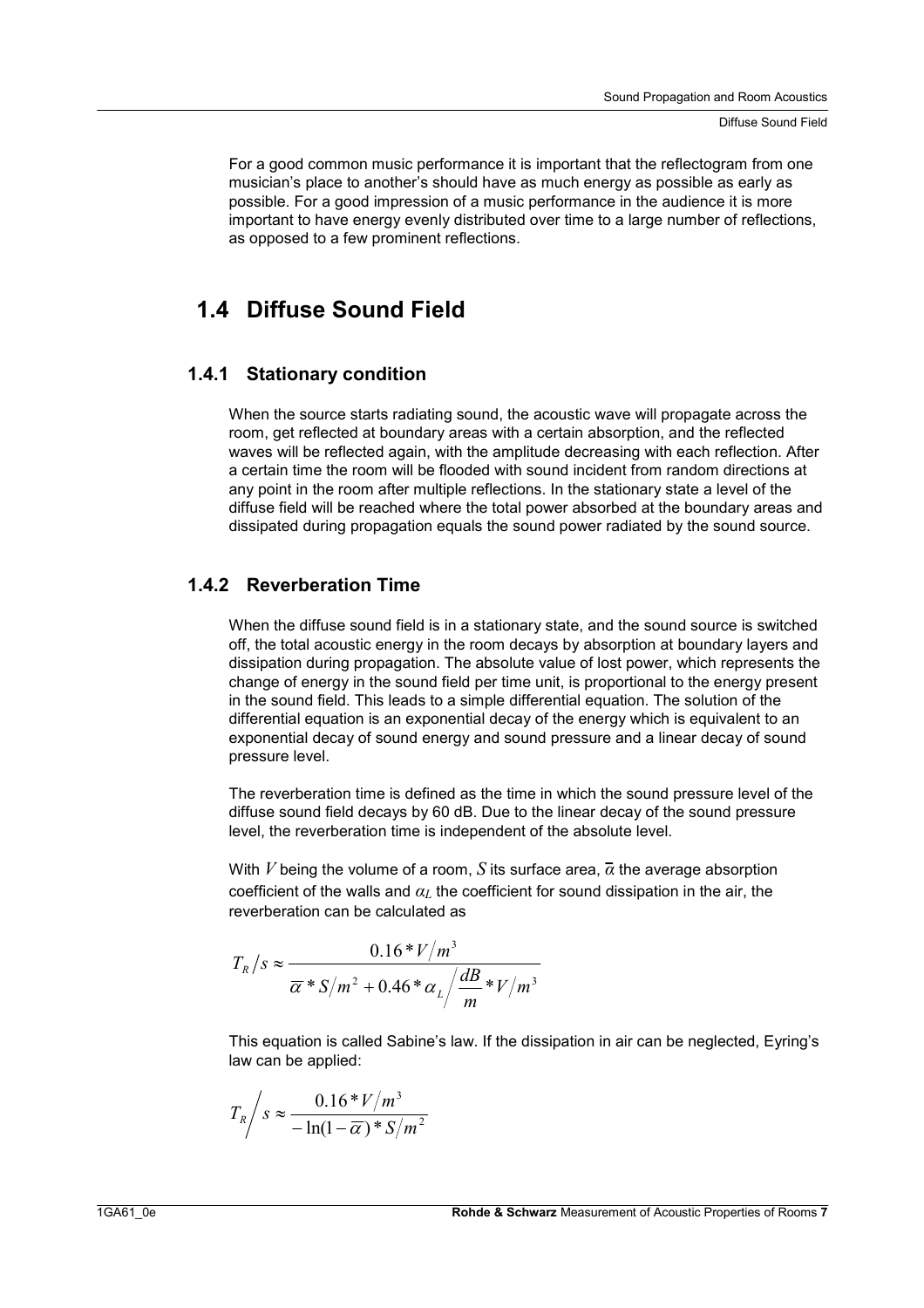#### **1.4.3 Critical Distance**

As set forth in section 1.1.4, the sound pressure generated by a point source in distance *r* decays approximately with 1/*r*. The sound pressure of the diffuse field is approximately constant in the whole room. The total level generated by a point source in a reverberating room is shown by the red curve in the following diagram. The distance at which the sound pressure of the direct sound has the same magnitude as the sound pressure of the diffuse field, is called critical distance  $r_c$ . Closer to the source than  $r_c$ , the direct sound dominates. Further away than  $r_c$  the diffuse field dominates.

At the critical distance, the sound pressure level is 3 dB above the general level of the diffuse field.



*Figure 1: Sound pressure depending on the distance form the source, and critical distance* 

If the sound dissipation in the air can be neglected, the critical distance can be calculated from the volume of the room and the reverberation time as

$$
r_{C}/m \approx \sqrt{\frac{V/m^{3}}{T_{R}/s}}
$$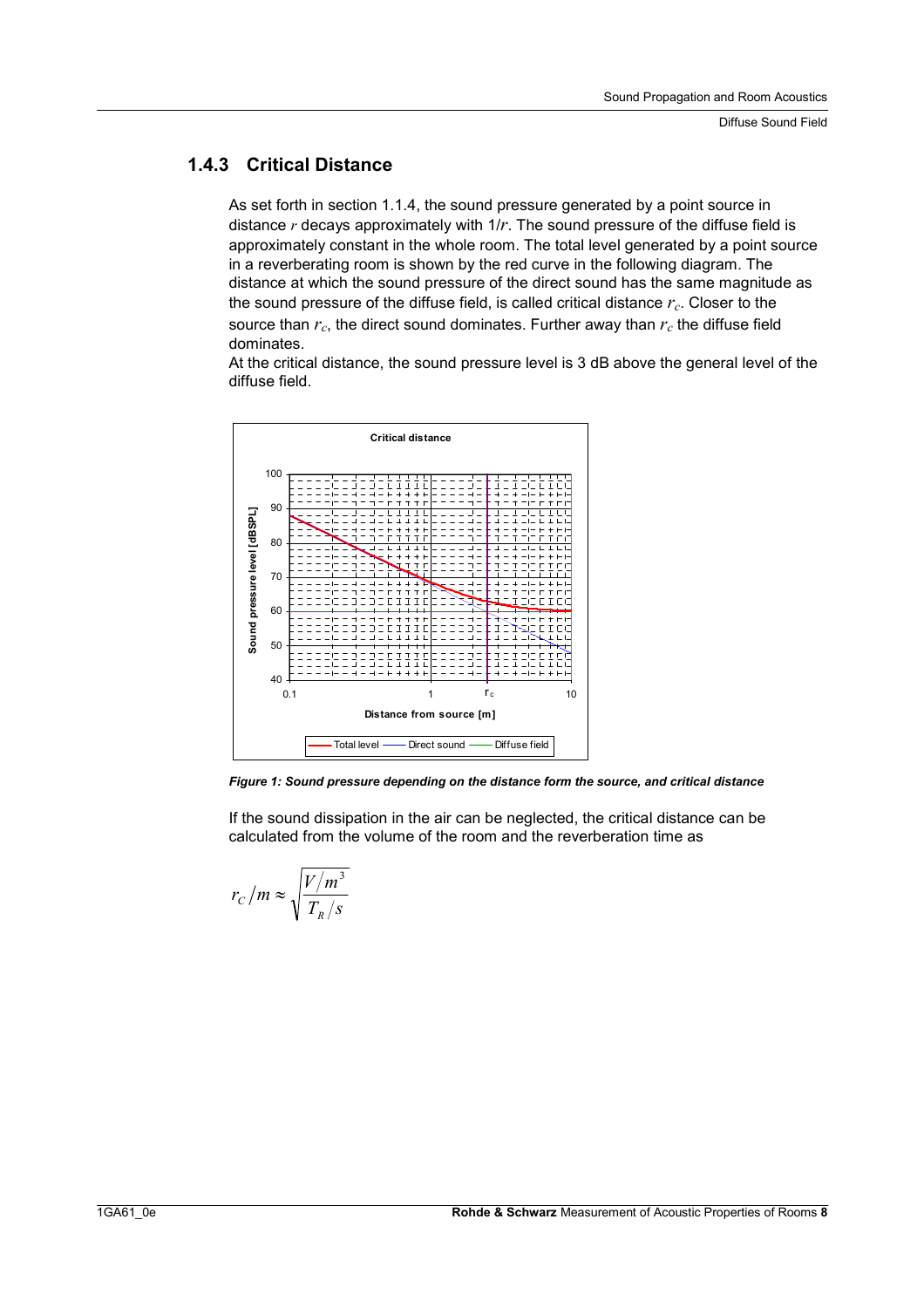## 2 Measurement Principle

## **2.1 Reverberation Time**

Reverberation time can be measured by generating a stationary diffuse sound field and measuring the slope of its decay after the sound source has been switched off.

As the decay of energy follows an exponential law, the sound pressure level as the logarithm of the sound pressure, plotted over time, decays approximately linearly. The slope of a linear approximation of the level decaying over time can be used to calculate the reverberation time.

Reverberation time is an integral property of a room which is more or less independent of the place of the observer in the room. Therefore the placement of the sound source and the measurement microphone has little influence on the result. The distance of the measurement microphone from the sound source must be much larger than the critical distance, in order to pick up only diffuse sound, and the sound source should radiate more or less as a point source without directivity. Both the sound source and the microphone should be placed far away from acoustic obstacles.

As periodic signals produce standing waves in reverberating rooms, random noise should be used as test signal. Absorption and therefore also the reverberation time depends strongly on the signal frequency. For assessment of room acoustics the dependence of the reverberation time on the frequency is of interest. Therefore bandpass-filtered noise like 1/3 octave noise or octave noise should be used. The level of the diffuse sound field is limited by the power capabilities of the sound source. To achieve a good dynamic range even in presence of noise in the room, a bandpass filter with the same frequency range as the test signal should be used on the measurement side.

## **2.2 Reflectogram**

The easiest way to measure a reflectogram is to send an impulse from the sound source and record the sound pressure at the microphone over time. For a good signalto-noise ratio a train of impulses can be used for which the microphone signal is averaged synchronously.

## **2.3 Critical Distance**

For determination of the critical distance, a selective RMS measurement with long integration time is required to measure the octave or 1/3-octave level depending on the distance form the sound source. For rooms with a small critical distance, the sound source must be small enough to allow the measurement at close distance.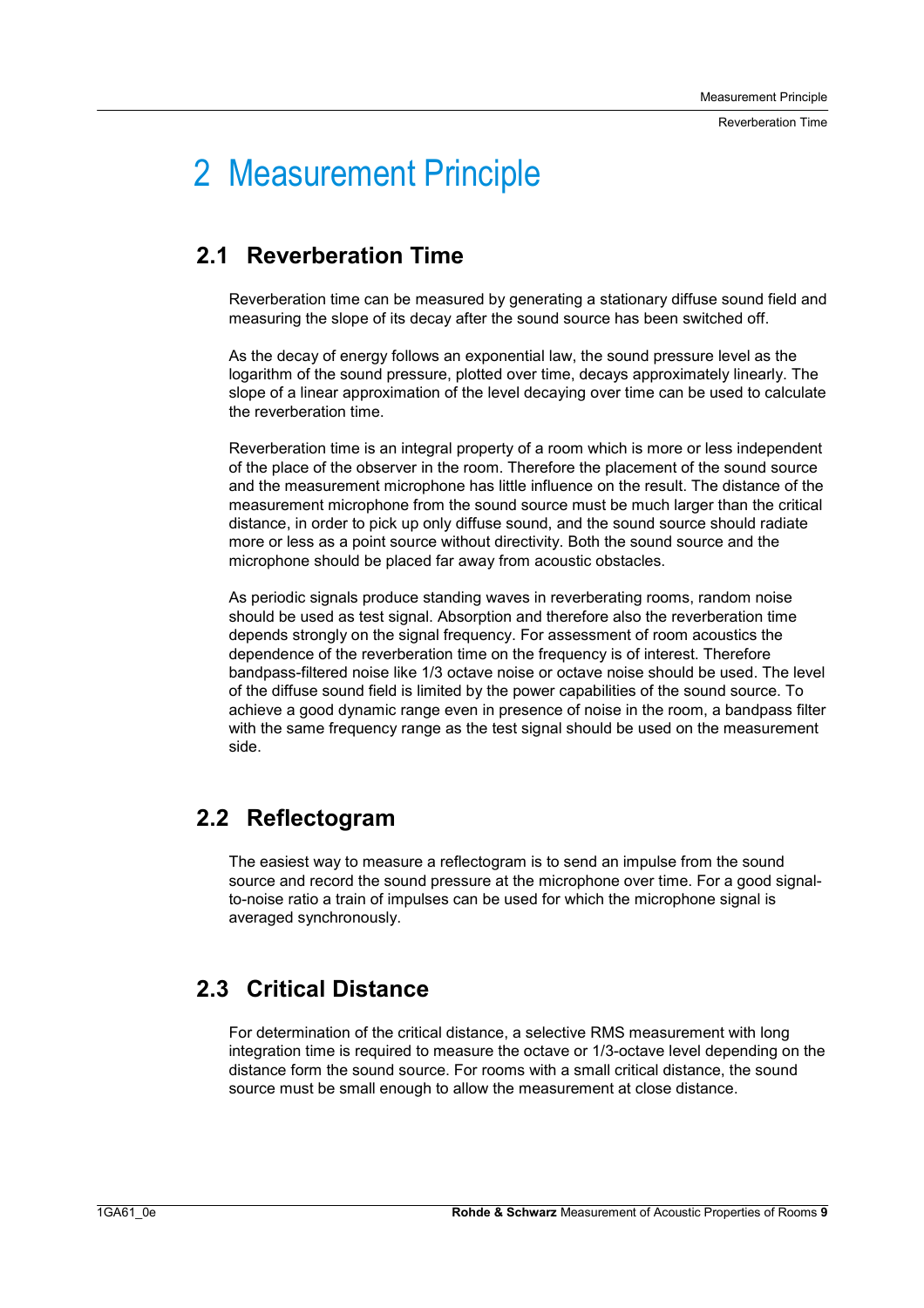Installing the Software

## 3 The Application Program

## **3.1 Installing the Software**

#### **3.1.1 Prerequisites**

Running the application program requires option key UPV-K1. The VB.NET IDE (development environment) is not required for running the installed program. Firmware version 3.0 or later should be installed on the UPV.

#### **3.1.2 Required File**

Copy the installer "1GA61.msi" to a location on the UPV hard disk, e.g. "D:\R&S Software\Application Notes".

#### **3.1.3 Installation**

Start the installer "1GA61.msi" and follow the instructions on the screen.

## **3.2 Measurement Setup**

#### **3.2.1 Loudspeaker**

There are special omnidirectional sound sources offered which are equipped with speaker chassis all around a regular body. In many cases sources made up by four or five speakers radiating in different directions or just one small speaker can be used as well.

#### **3.2.2 Microphone**

The microphone should have an omnidirectional directivity. Frequency response is uncritical because absolute level has no influence on the results.

A battery powered electret microphone can be directly connected to UPV Analyzer input 1. If necessary use appropriate adapters for the microphone connector. A measurement microphone usually needs a power supply inserted between the preamplifier on which the microphone cartridge is mounted, and the analyzer input.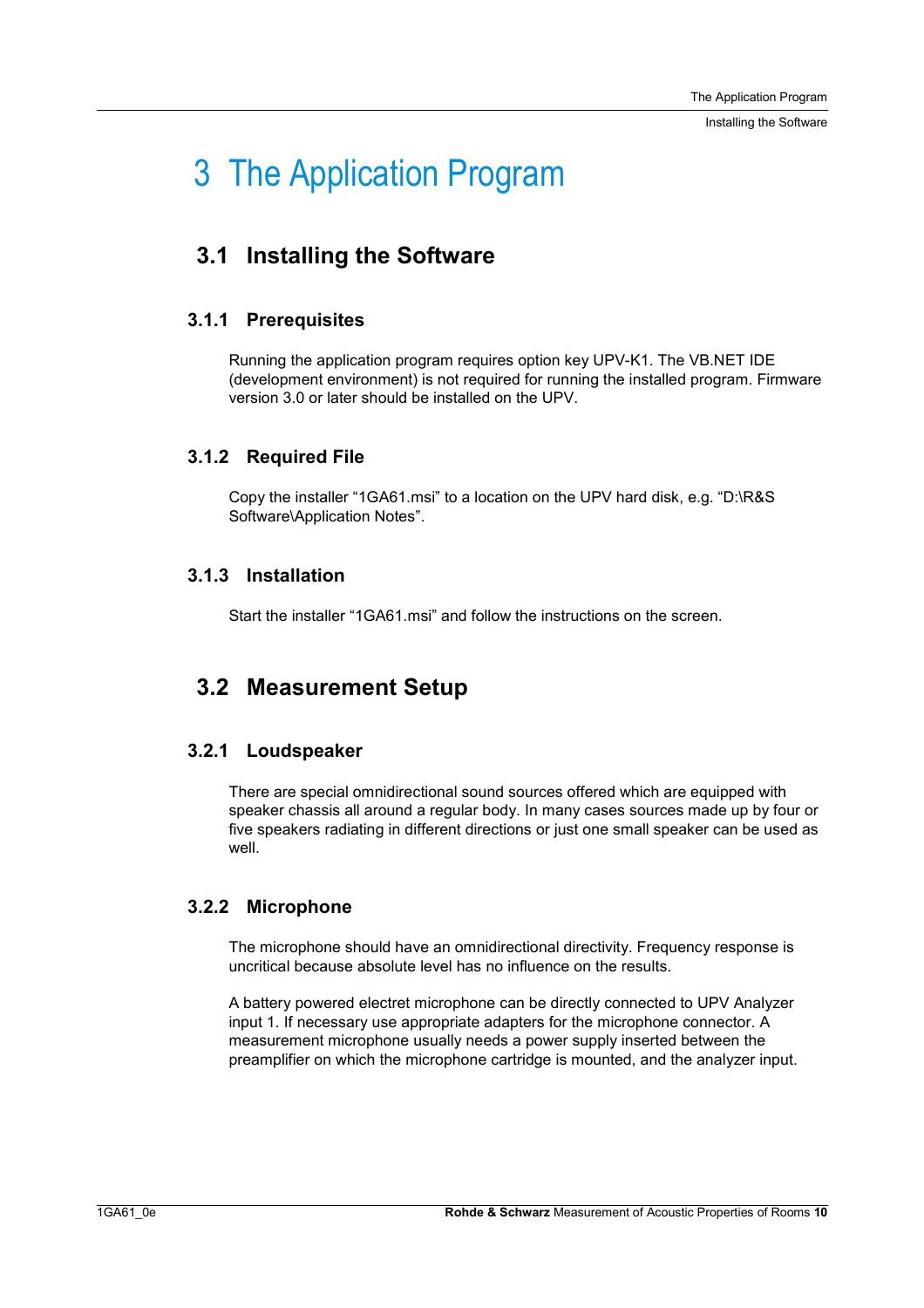Starting the Software

#### **3.2.3 Connections**

Connect a suitable active speaker or speaker with power amplifier to generator output 1.

Connect an omnidirectional microphone to analyzer input 1.

## **3.3 Starting the Software**

The installer creates shortcuts "1GA61 Room Acoustics" on the desktop and in folder "R&S UPV Applications" in the programs menu.

It is possible to assign one of the quick launch buttons in the UPV toolbar for starting the application program.

## **3.4 User Interface**

|                                                                    | Measurement of reverberation time    |
|--------------------------------------------------------------------|--------------------------------------|
| <b>TOIX</b><br><b>EXOOM Acoustics Measurements</b>                 | Type of test signal                  |
| <b>Reverberation Time</b>                                          |                                      |
| $C$ Sine<br>$\bigcirc$ Multisine<br>C Random<br><b>Test Signal</b> | Generator output voltage             |
| RMS Output Voltage (dBV)<br>$-60 \rightarrow$                      | Measurement frequency range          |
| $20$ kHz<br>Third Octaves from<br>$100$ Hz<br>to                   | Autoscale result display             |
| $\nabla$ Autoscale                                                 | Start and cancel measurement         |
| Cancel Measurement<br>Start Measurement                            |                                      |
| <b>Status</b><br>lldle                                             | Status display for both measurements |
| Reflectogram ·                                                     | Measurement of reflectogram          |
| Peak Output Voltage (dBV)                                          |                                      |
| $-60 -$                                                            | Generator output voltage             |
| 500 국<br>High Pass Filter @ Hz                                     |                                      |
|                                                                    | High pass filter cutoff frequency    |
| No. of Averages<br>$10 -$                                          |                                      |
| Autoscale<br>R                                                     | Number of waveforms to be averaged   |
|                                                                    |                                      |
| <b>Start Measurement</b><br>Cancel Measurement                     | Autoscale result display             |
|                                                                    |                                      |
| Live Update<br>Minimize during Measurement<br>⊽                    |                                      |
| Minimize when Completed                                            | Start and cancel measurement         |
|                                                                    |                                      |
| Close                                                              | Minimize window of application       |
|                                                                    | program while measurement is running |
| End program<br>Update UPV window                                   |                                      |
| during measurement                                                 | Minimize window of application       |
|                                                                    | program after measurement has        |
| $\theta$ . Ils su futures subsequently and $\theta$                | completed                            |

*Figure 2: User interface of the application program*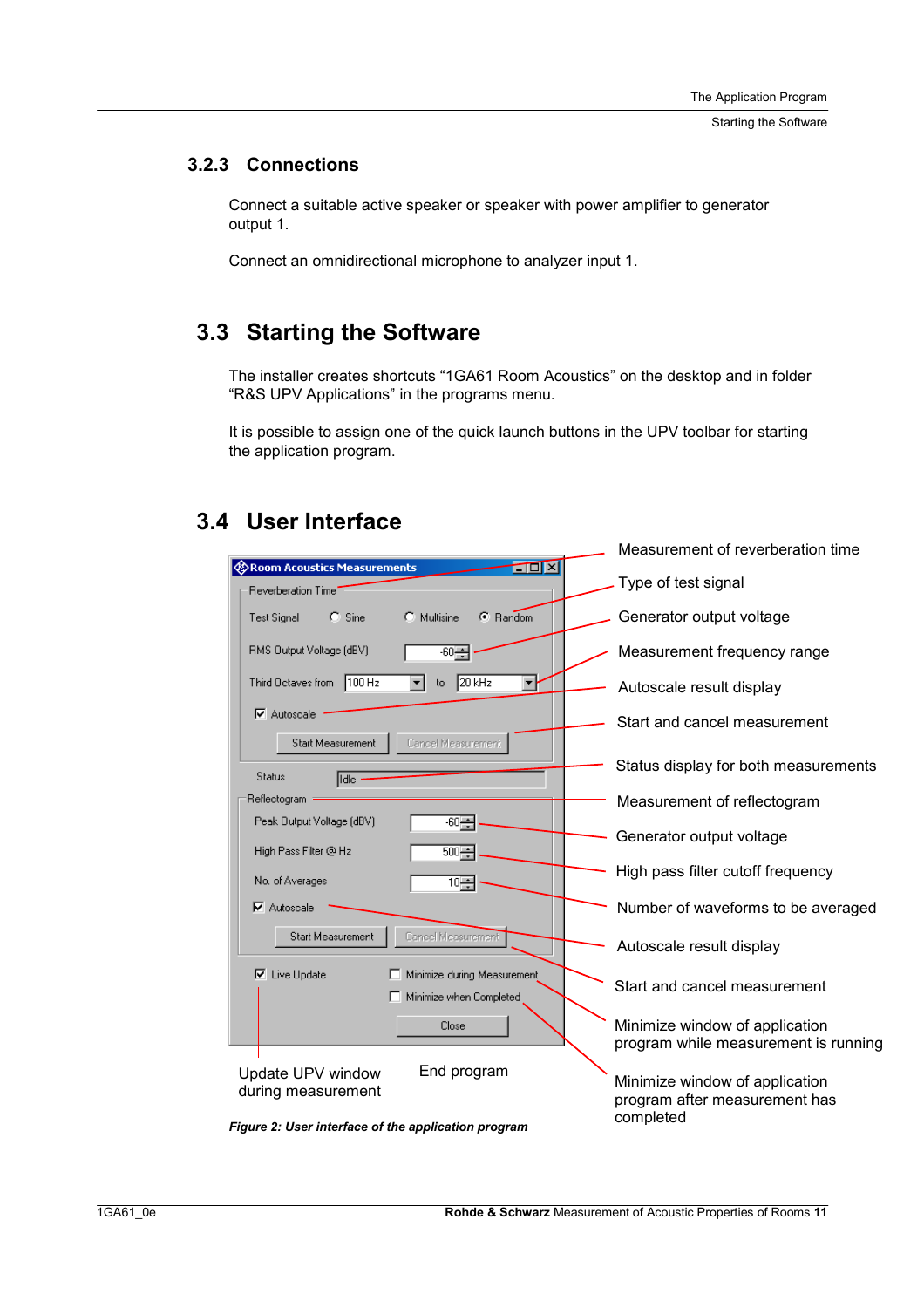User Interface

#### **3.4.1 Test Signal Type**

Random signal is recommended. The other signal types are for evaluation purpose.

#### **3.4.2 RMS Generator Output Voltage**

The voltage entered here is the actual RMS value of the  $3<sup>rd</sup>$  octave signal. The peak output of the generator is limited and depends on the crest factor of the signal and the bandwidth ratio of the filtered to the unfiltered signal.

If the peak generator output voltage resulting from the settings exceeds the capability of the generator output, a message is displayed and the measurement is aborted.

#### **3.4.3 Measurement Frequency Range**

The loudspeaker frequency range and the microphone frequency range must include the selected measurement frequency range.

#### **3.4.4 Autoscale Result Display**

The sweep graph which shows reverberation time over frequency after the measurement is complete is automatically scaled according to the maximum value when this checkbox is checked.

#### **3.4.5 Status Display**

Shows the progress during the measurement. With reverberation time measurement, the current center frequency is displayed. With reflectogram measurement, the average count is displayed.

#### **3.4.6 Peak Output Voltage**

Amplitude of the impulses at the generator output.

#### **3.4.7 High Pass Filter**

For improvement of the signal-to-noise ration, the analyzer input signal is high pass filtered. This parameter sets the cutoff frequency of the high pass filter.

#### **3.4.8 Number of Averages**

The algorithm acquires the specified number of waveforms and averages them sample by sample. This also serves to increase the signal-to-noise ratio.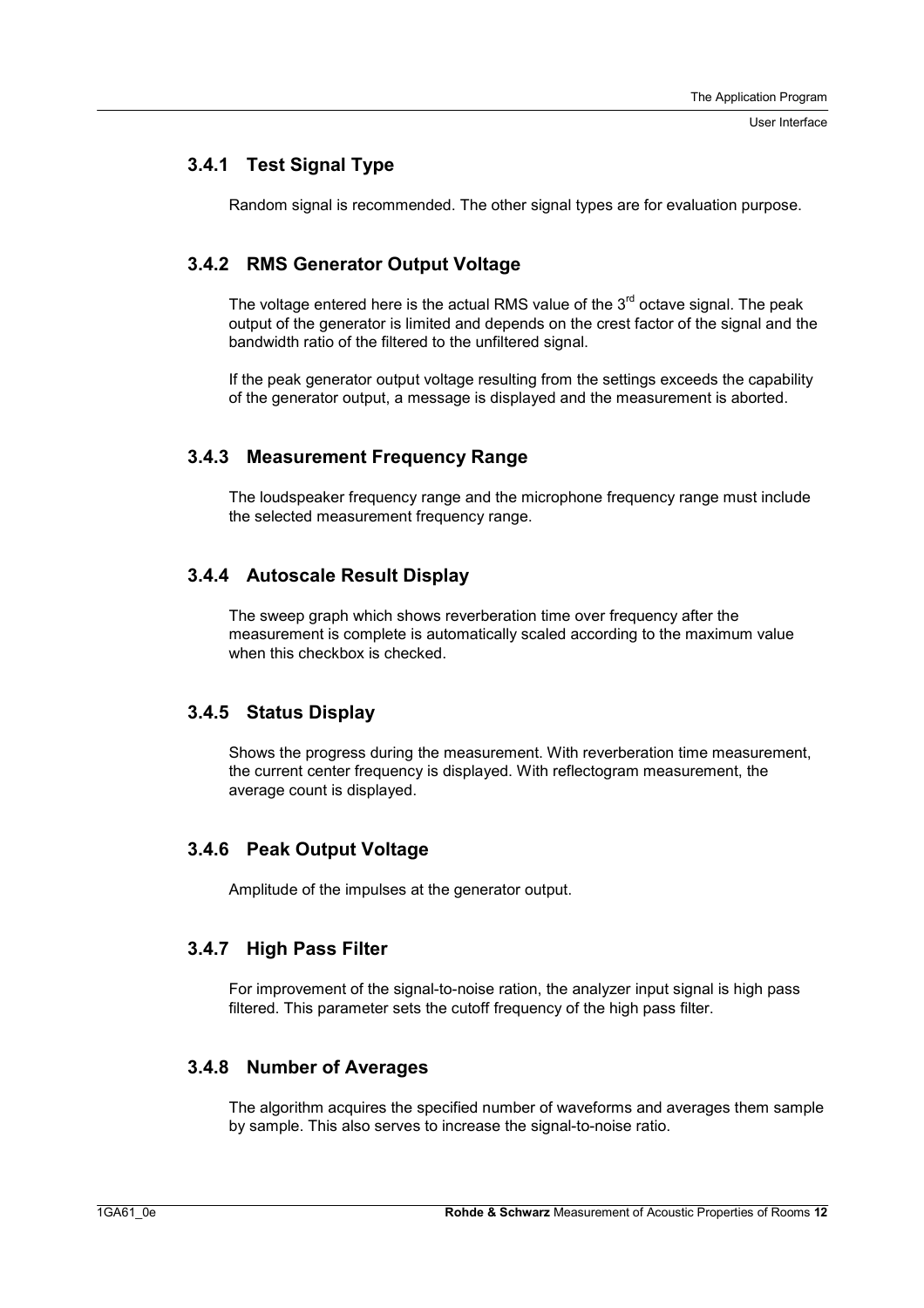Sample Results

#### **3.4.9 Autoscale Result Display**

The waveform graph which shows the averaged reflectogram after the measurement is complete is automatically scaled according to the maximum value when this checkbox is checked.

#### **3.4.10 Live Update**

Allows to watch the level over time during reverberation time measurement and the acquired waveforms before averaging during reflectogram measurement.

#### **3.4.11 Minimize during Measurement and / or when Completed**

The window of the application program is minimized at the described condition in order to put the UPV window on top of the screen content.

### **3.5 Sample Results**

The following graphs have been generated using the hardcopy function of the UPV "Source" was set in the config panel to "Active Graphics", and a printer-friendly graphics profile has been loaded for "File".



*Figure 3: Example result of reverberation time over frequency* 

Figure 3 shows the reverberation time over frequency in an empty staircase almost without any absorbing surfaces.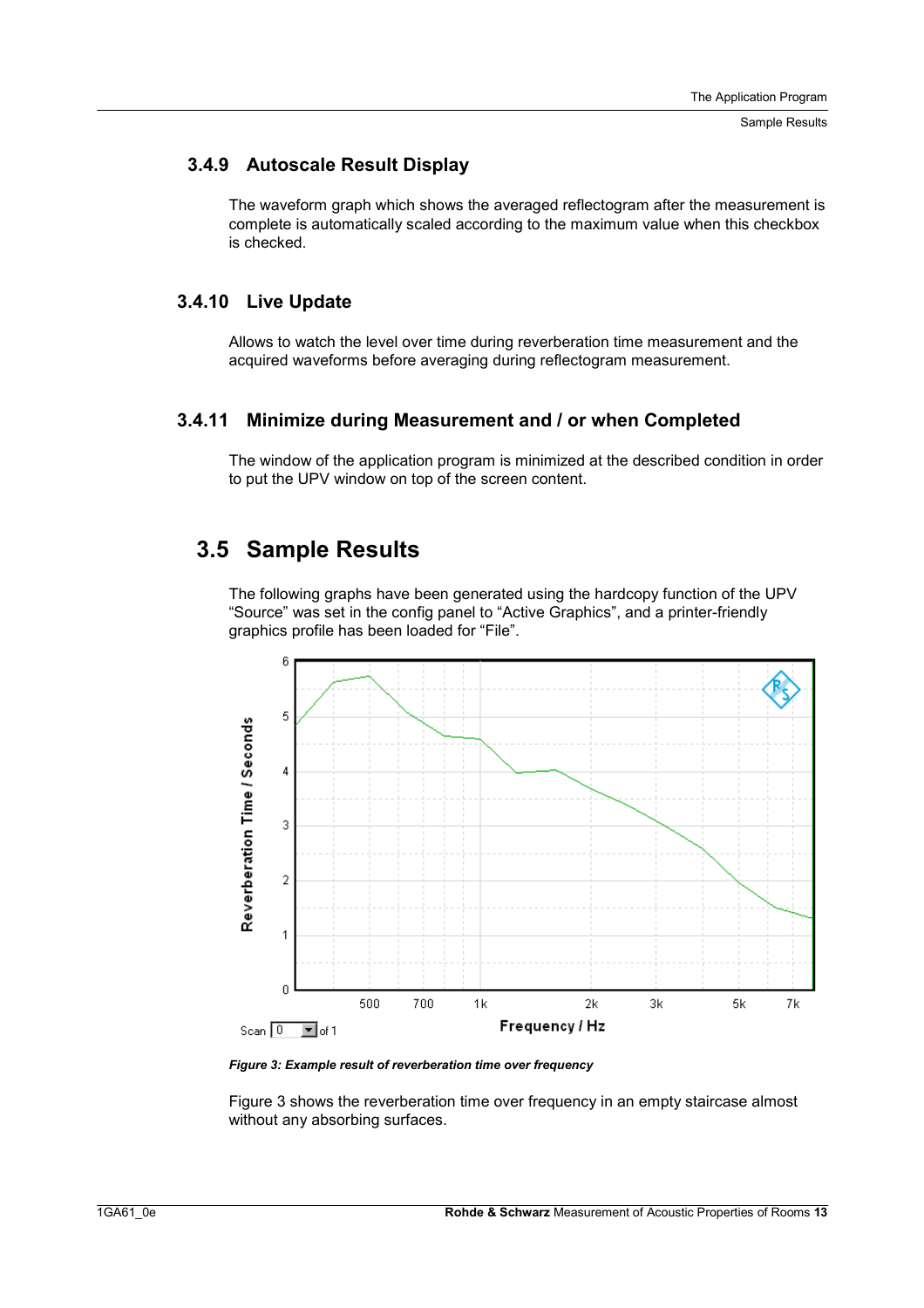An example of a reflectogram taken in a typical medium-sized office room is shown in figure 4. The first and highest peak is associated with the direct sound from the speaker which is placed in about 4 m distance from the microphone. The subsequent peaks are caused by the walls which are closest to the speaker and to the microphone, and by side walls half way between speaker and microphone. Smaller peaks occurring after 70 ms delay are caused by multiple reflections or by surfaces which are farther away from microphone and speaker.



*Figure 4: Example reflectogram* 

## **3.6 Working with the Source Code**

#### **3.6.1 Loading the Source Code to the IDE**

- Download "1GA61\_VB2003.zip", "1GA61\_VB2005.zip" or "1GA61\_VB2008.zip" according to the version of the VB.Net IDE installed on the UPV
- Unzip the file to the VB.Net projects folder on the UPV hard disk
- Open file "RoomAcoustics.sln" from the VB.Net IDE

#### **3.6.2 Running the Program in the Debugger**

When running measurements, the program loads setup files "Reverb.set", "Reverb\_Result.set", "Reflectogram.set" and "Dirac\_2s.ARB" from the program folder "C:\Program Files\Rohde&Schwarz\1GA61" of the application to the UPV firmware. If the program folder has not been created by installing the application program, it has to be created manually, and the files have to be copied there.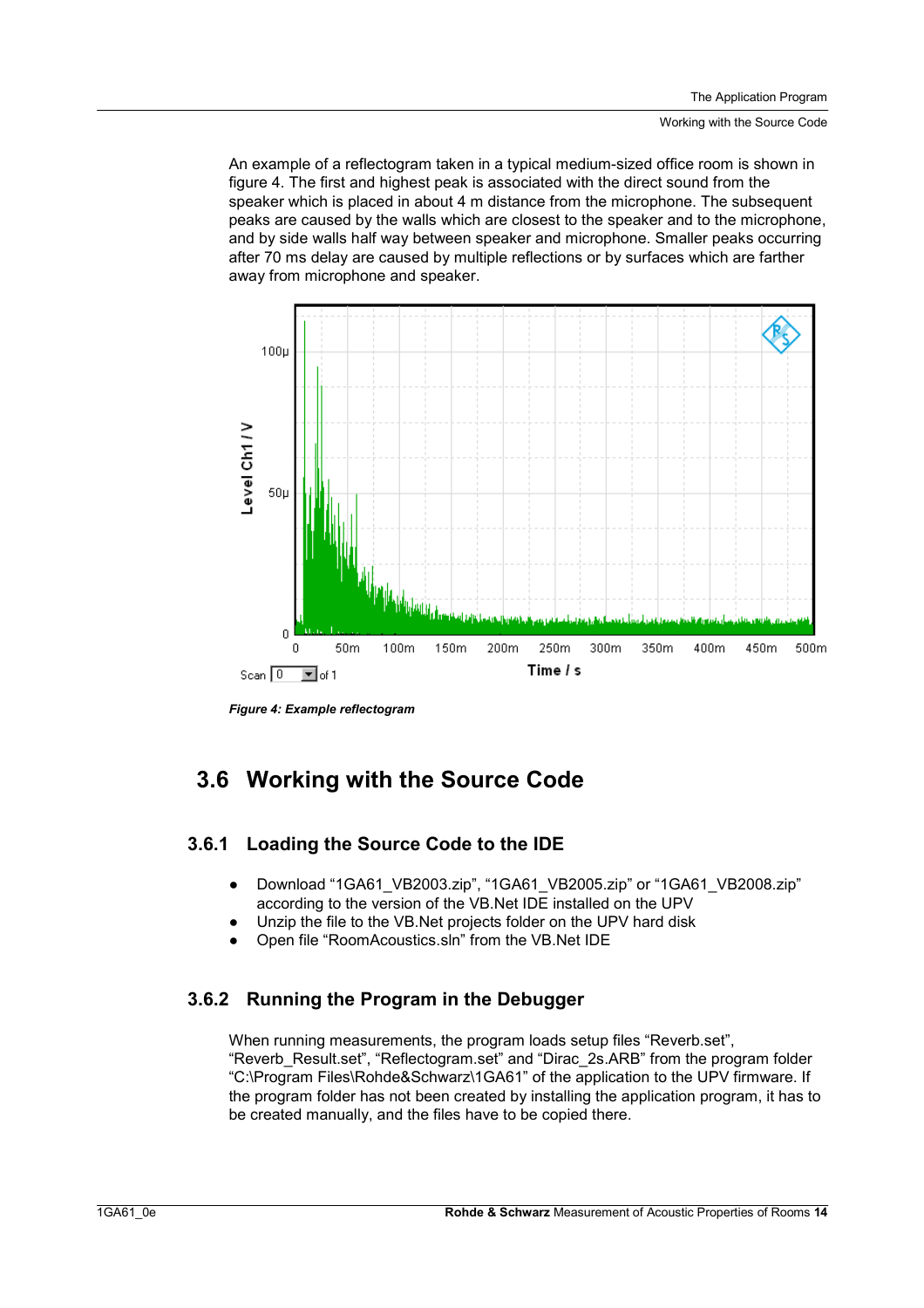The program can be started in the debugger from the VB.NET IDE with menu item "Debug  $\rightarrow$  Start" of the IDE menu or with the "run" button in the IDE tool bar (with green triangle).

#### **3.6.3 Modifying the Program**

The user interface and program code can be modified and enhanced in the editor according to special requirements.

Open the solution explorer in the IDE, right-click on "Form1.vb" and Click "View Designer" or "View Code", respectively.

To add a new control to the user interface in the designer, select a control from the toolbox on the left side of the IDE window and drag it onto the window of the application program in the designer. Edit the appearance of the control in the "Properties" window. Double-click the new control in the designer and enter code in the source code editor which is to be executed upon actuation of this control.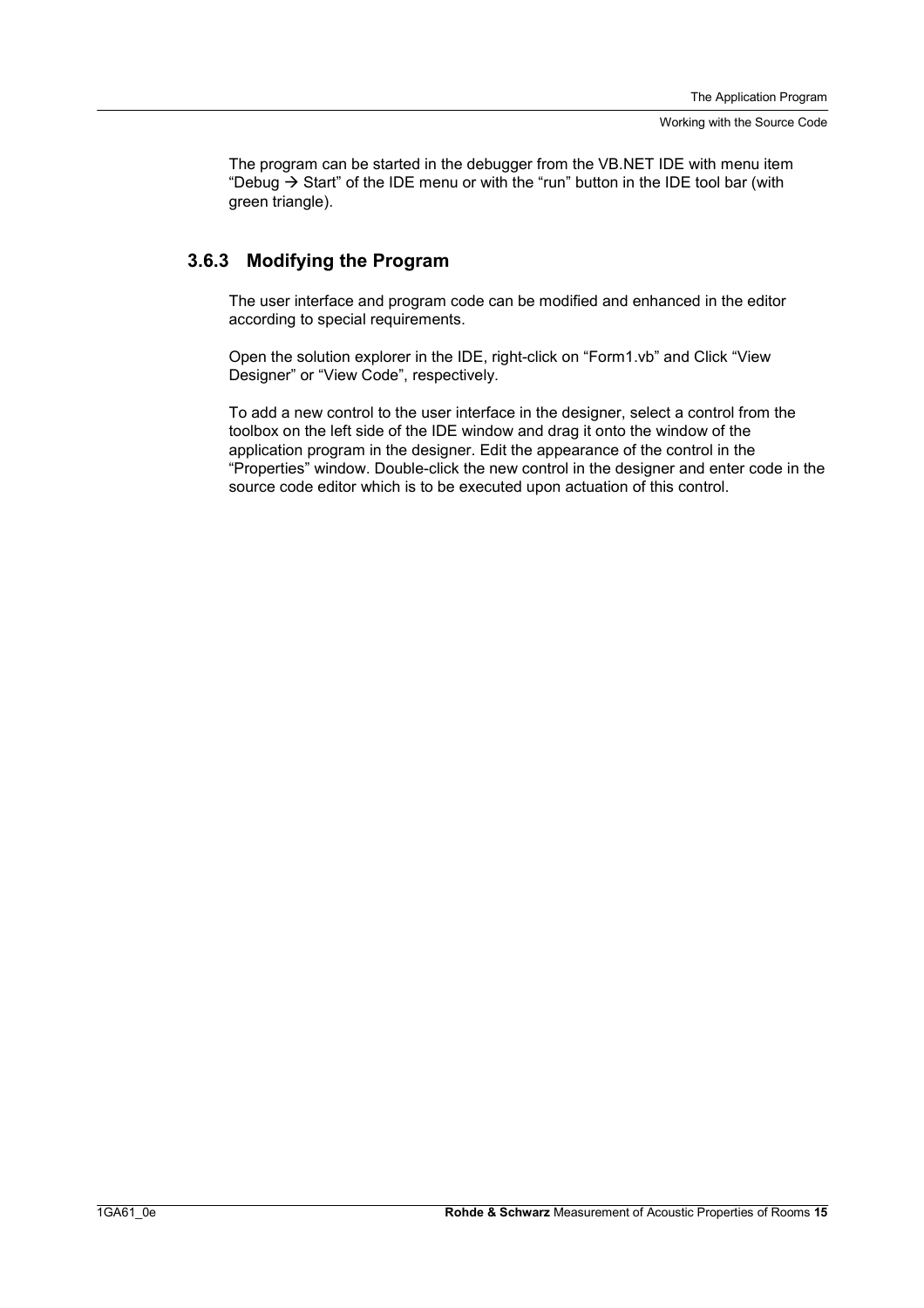## 4 Literature

- [1] Jürgen Meyer: "Acoustics and the Performance of Music: Manual for Acousticians, Audio Engineers, Musicians, Architects and Musical Instrument Makers", Springer, 5<sup>th</sup> Edition 2009
- [2] H. Kuttruff: "Raumakustik", in "Taschenbuch der Technischen Akustik", edited by M. Heckl and H.A. Müller, Springer, 2<sup>nd</sup> Edition 1994
- [3] M.Zollner, E. Zwicker: "Elektroakustik", Springer, 3<sup>rd</sup> Edition 1993

## 5 Ordering Information

| <b>Ordering Information</b>   |                                                   |                              |  |  |  |  |
|-------------------------------|---------------------------------------------------|------------------------------|--|--|--|--|
| <b>Type of instrument</b>     |                                                   |                              |  |  |  |  |
| <b>Description</b>            | Instrument type                                   | <b>Ordering number</b>       |  |  |  |  |
| Audio Analyzer                | R&S <sup>®</sup> UPV or<br>R&S <sup>®</sup> UPV66 | 1146.2003.02<br>1146.2003.66 |  |  |  |  |
| Universal Sequence Controller | R&S <sup>®</sup> UPV-K1                           | 1401.7009.02                 |  |  |  |  |